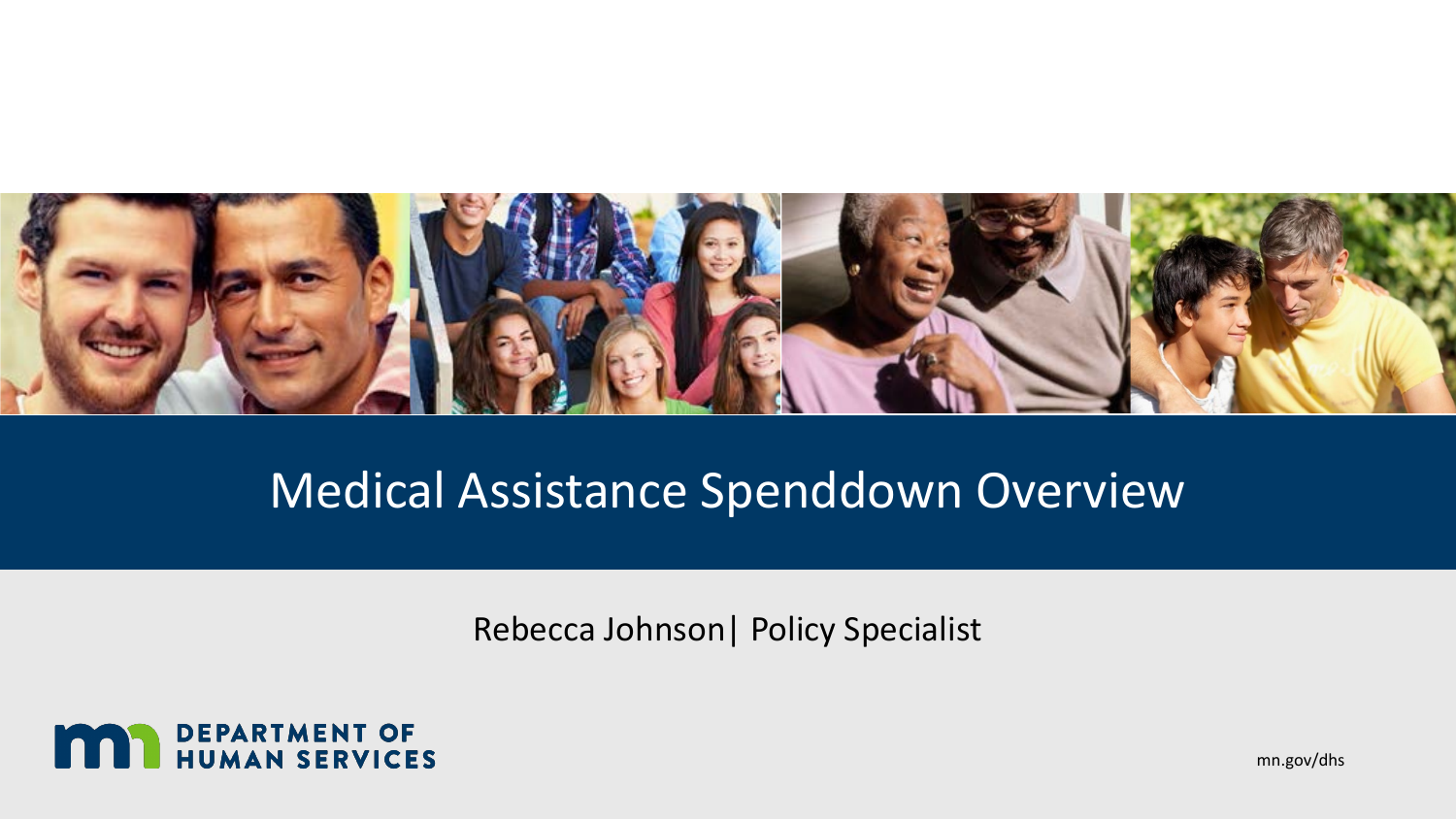#### What is a Medical Assistance (MA) spenddown?

It helps Minnesotans who exceed the Medical Assistance income limit who have significant medical expenses qualify for MA to pay for some of their medical expenses.

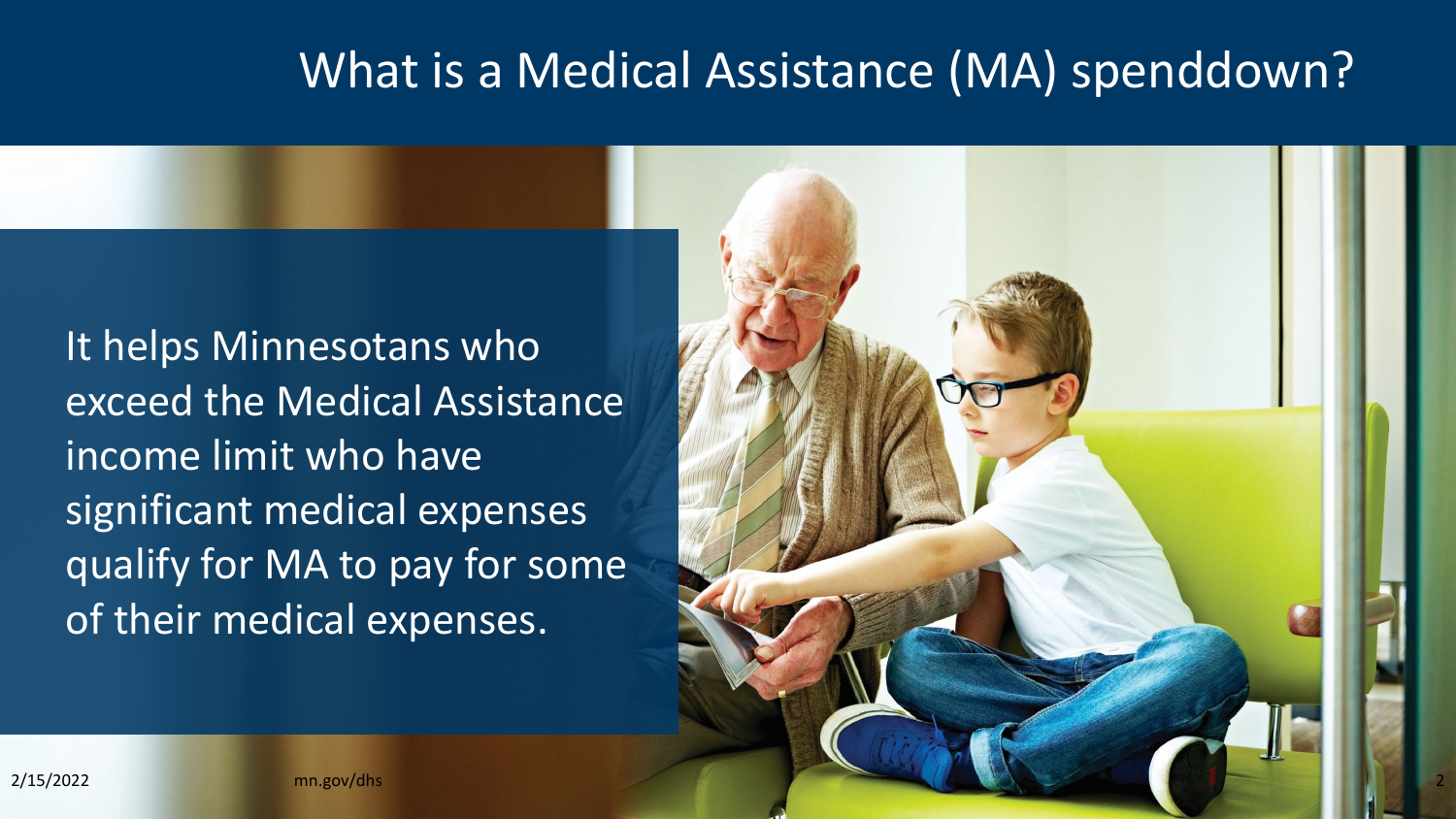# Medical Assistance spenddown example

Joe, under age 65, has a disability, was hospitalized and incurred a \$10,000 hospital bill that he seeks assistance in paying.



- 1. Does Joe meet the MA income limit?
	- $\Box$  Joe's income: \$1,500/month MA income standard: \$1,074/month Joe exceeds the income limit for MA by \$426/month
- 2. Determine Joe's spenddown amount
	- □ Joe's income: \$1,500/month MA spenddown standard: \$870/month Joe's spenddown amount: \$630
- 3. Determine if Joe has medical expenses to meet the spenddown amount
	- $\Box$  Because of his \$10,000 hospital bill, Joe is able to meet his \$630 spenddown amount.

MA coverage applies with the first dollar of expenses incurred after the spenddown is met.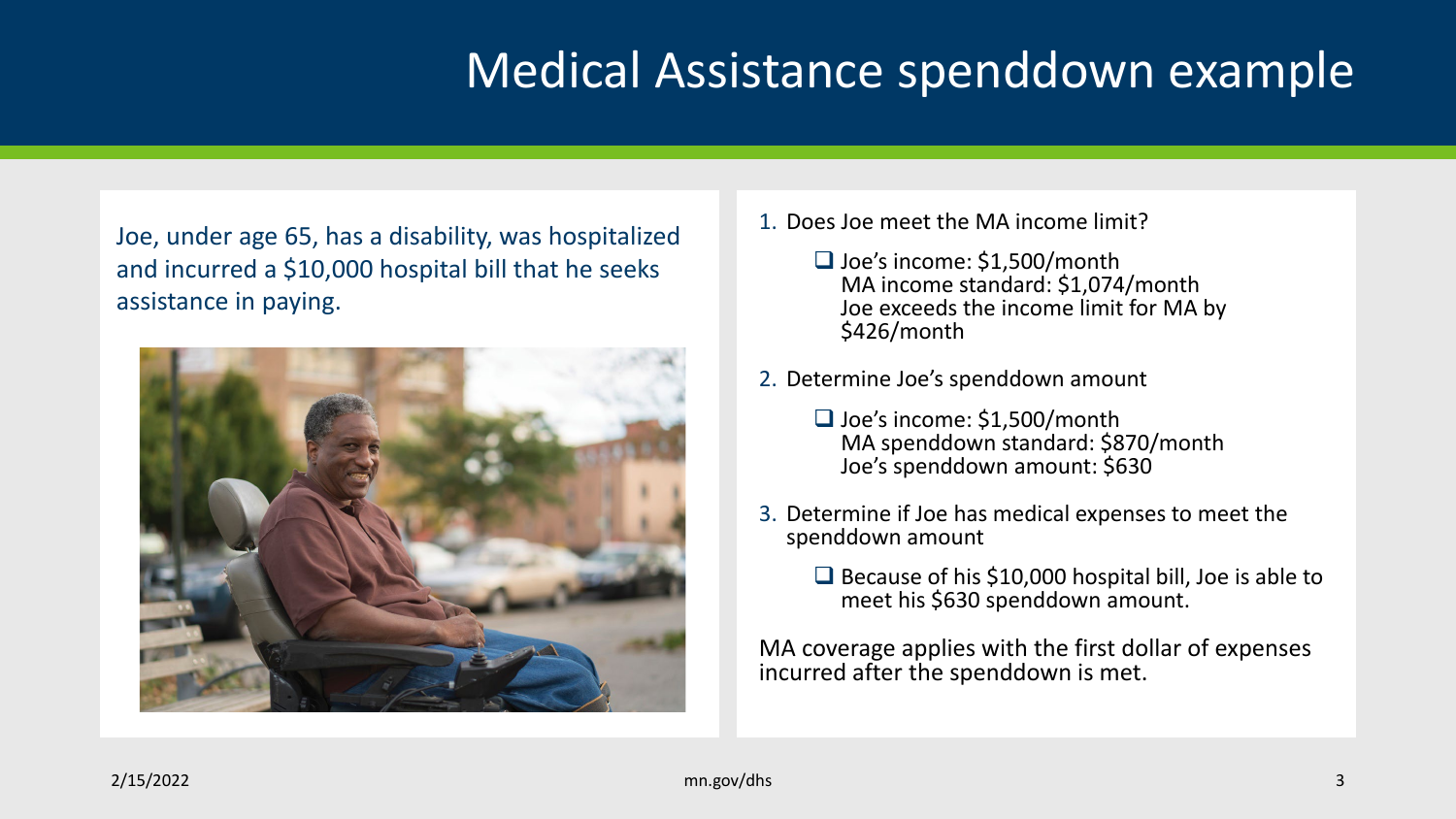#### Different populations have different MA income and spenddown standards

MA income limit for people age 65 or older, blind or who have a disability:

• 100% Federal Poverty Guidelines (FPG): \$1,074/month

MA spenddown standard for people age 65 or older, blind or who have a disability:

- 81% FPG: \$870/month
- This spenddown standard changes to 100% FPG July 1, 2022 (see DHS Bulletin 22-21- 02)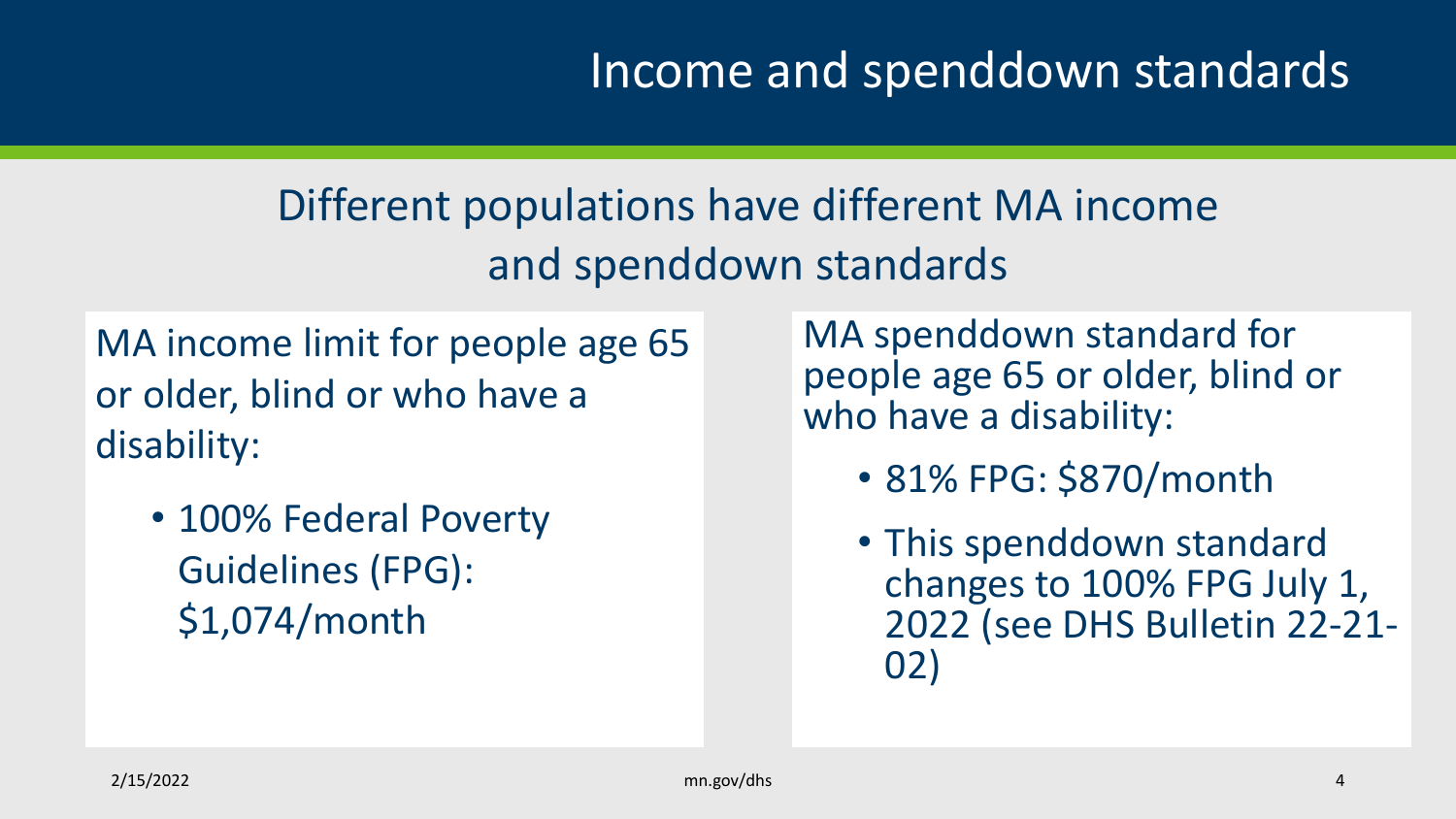# Spenddown Types